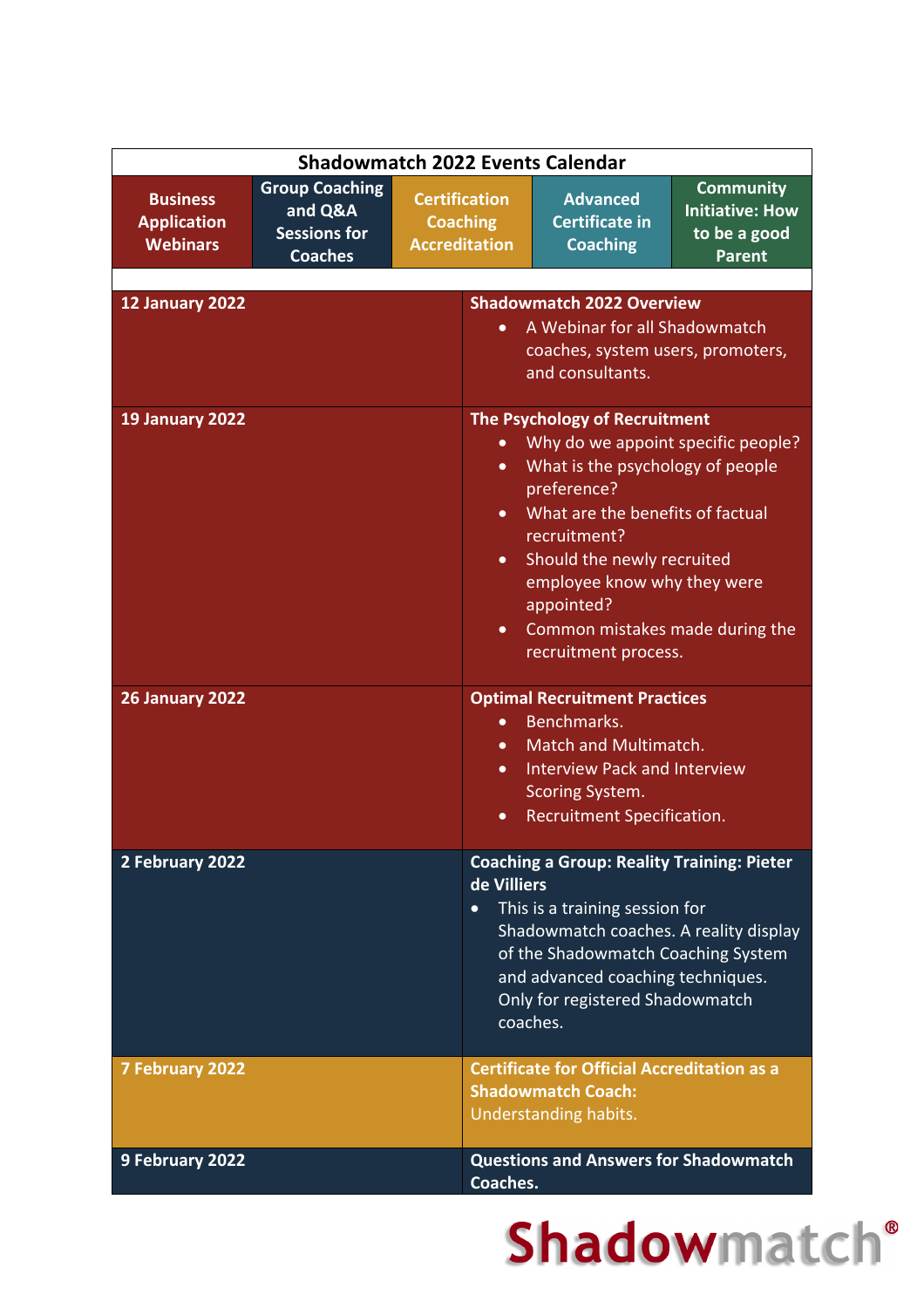| 14 February 2022    | <b>Certificate for Official Accreditation as a</b><br><b>Shadowmatch Coach:</b><br>Understanding context/circumstances.                                                                                                                                                                                 |
|---------------------|---------------------------------------------------------------------------------------------------------------------------------------------------------------------------------------------------------------------------------------------------------------------------------------------------------|
| 16 February 2022    | <b>Shadowmatch Advanced Certificate in</b><br><b>Coaching: Habits of the Coach: Module 1</b><br>What to use and avoid.<br>$\bullet$<br>Be aware of specific mismatches<br>$\bullet$<br>with your client.<br>Habits define the way we talk.<br>$\bullet$                                                 |
| 21 February 2022    | <b>Certificate for Official Accreditation as a</b><br><b>Shadowmatch Coach:</b><br>Injury                                                                                                                                                                                                               |
| 23 February 2022    | <b>Succession Planning</b><br>Multimatch-Benchmark based<br>$\bullet$<br>search.<br>Development plans for behavior.<br>$\bullet$<br>Leadership Development:<br>$\bullet$<br>Benchmark top leaders in the<br>business and search.                                                                        |
| 28 February 2022    | <b>Certificate for Official Accreditation as a</b><br><b>Shadowmatch Coach:</b><br>Stacking.                                                                                                                                                                                                            |
| <b>2 March 2022</b> | <b>Career Building and Business Development</b><br>The tension between growth and<br>$\bullet$<br>stagnation.<br>Why do people stagnate in their<br>$\bullet$<br>careers?<br><b>Business Development through</b><br>$\bullet$<br>Personal Development - PDPs grow<br>the business, not only the person. |
| <b>7 March 2022</b> | <b>Certificate for Official Accreditation as a</b><br><b>Shadowmatch Coach:</b><br>Break down and Recovery: One approach.                                                                                                                                                                               |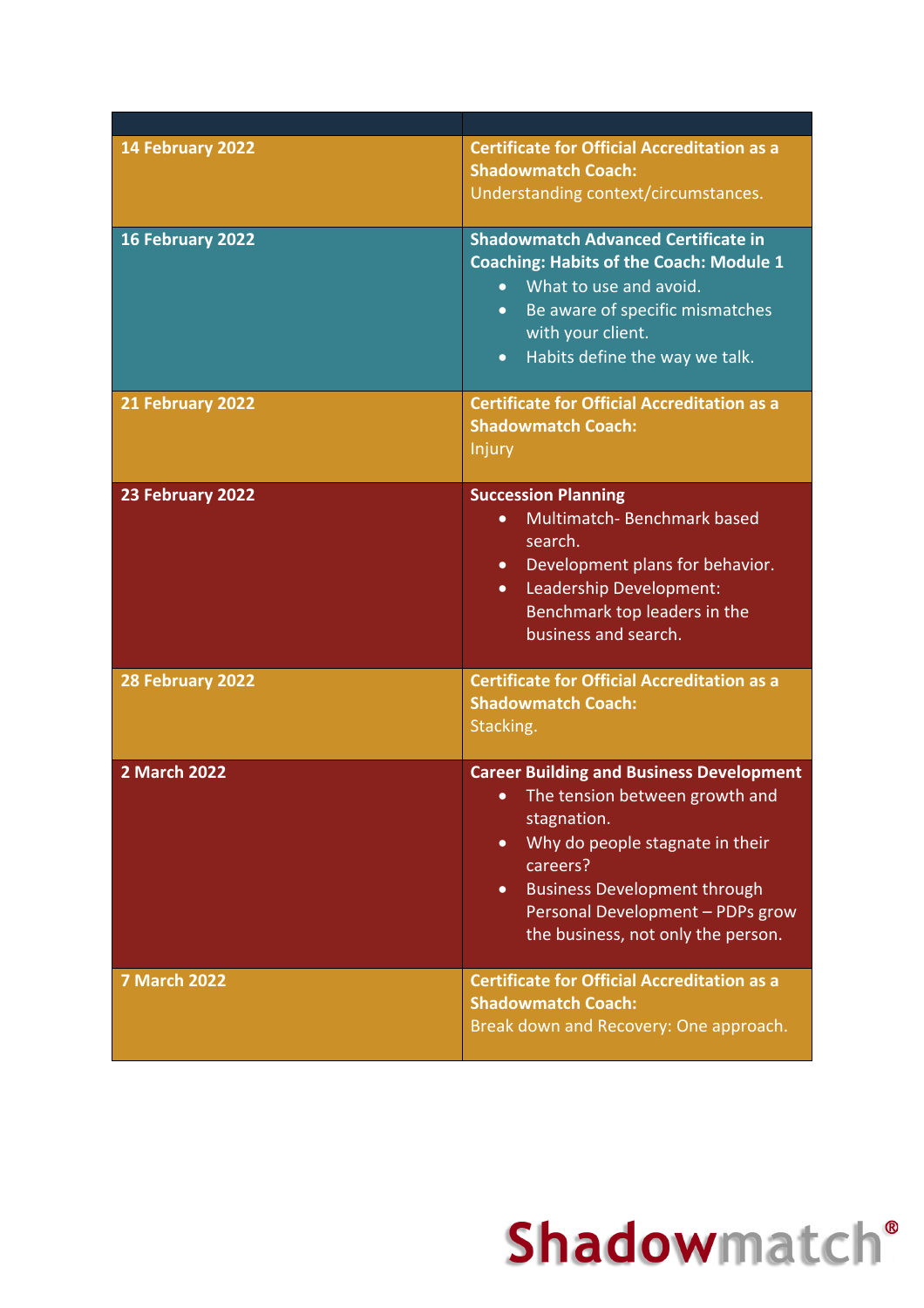| <b>9 March 2022</b>  | <b>Coaching a Group: Reality Training: Pieter</b><br>de Villiers<br>This is a training session for<br>$\bullet$<br>Shadowmatch coaches. A reality<br>display of the Shadowmatch<br>Coaching System and advanced<br>coaching techniques. Only for<br>registered Shadowmatch coaches.                          |
|----------------------|--------------------------------------------------------------------------------------------------------------------------------------------------------------------------------------------------------------------------------------------------------------------------------------------------------------|
| <b>14 March 2022</b> | <b>Certificate for Official Accreditation as a</b><br><b>Shadowmatch Coach:</b><br>Critical focus areas for successful coaching.                                                                                                                                                                             |
| <b>15 March 2022</b> | <b>Shadowmatch Community Initiative</b><br><b>Shadowmatch for All: How to be a Good</b><br>Parent.<br>Focus on Parents of Adult Children -<br>$\bullet$<br>children older than 20 years of age.                                                                                                              |
| <b>16 March 2022</b> | <b>Workshop, Questions and Answers for</b><br><b>Shadowmatch Coaches.</b>                                                                                                                                                                                                                                    |
| <b>22 March 2022</b> | <b>Certificate for Official Accreditation as a</b><br><b>Shadowmatch Coach:</b><br>Talking as a coach: The conversation.                                                                                                                                                                                     |
| <b>23 March 2022</b> | <b>Shadowmatch Advanced Certificate in</b><br><b>Coaching: The principle of recovery:</b><br><b>Module 2</b><br>The power of repetition and<br>$\bullet$<br>routine: Behavioristic Coaching<br><b>Model. Habits Transformation</b><br>Coaching. The principle of process-<br>based development and coaching. |
| <b>28 March 2022</b> | <b>Certificate for Official Accreditation as a</b><br><b>Shadowmatch Coach:</b><br>What not to do as a Shadowmatch Coach.                                                                                                                                                                                    |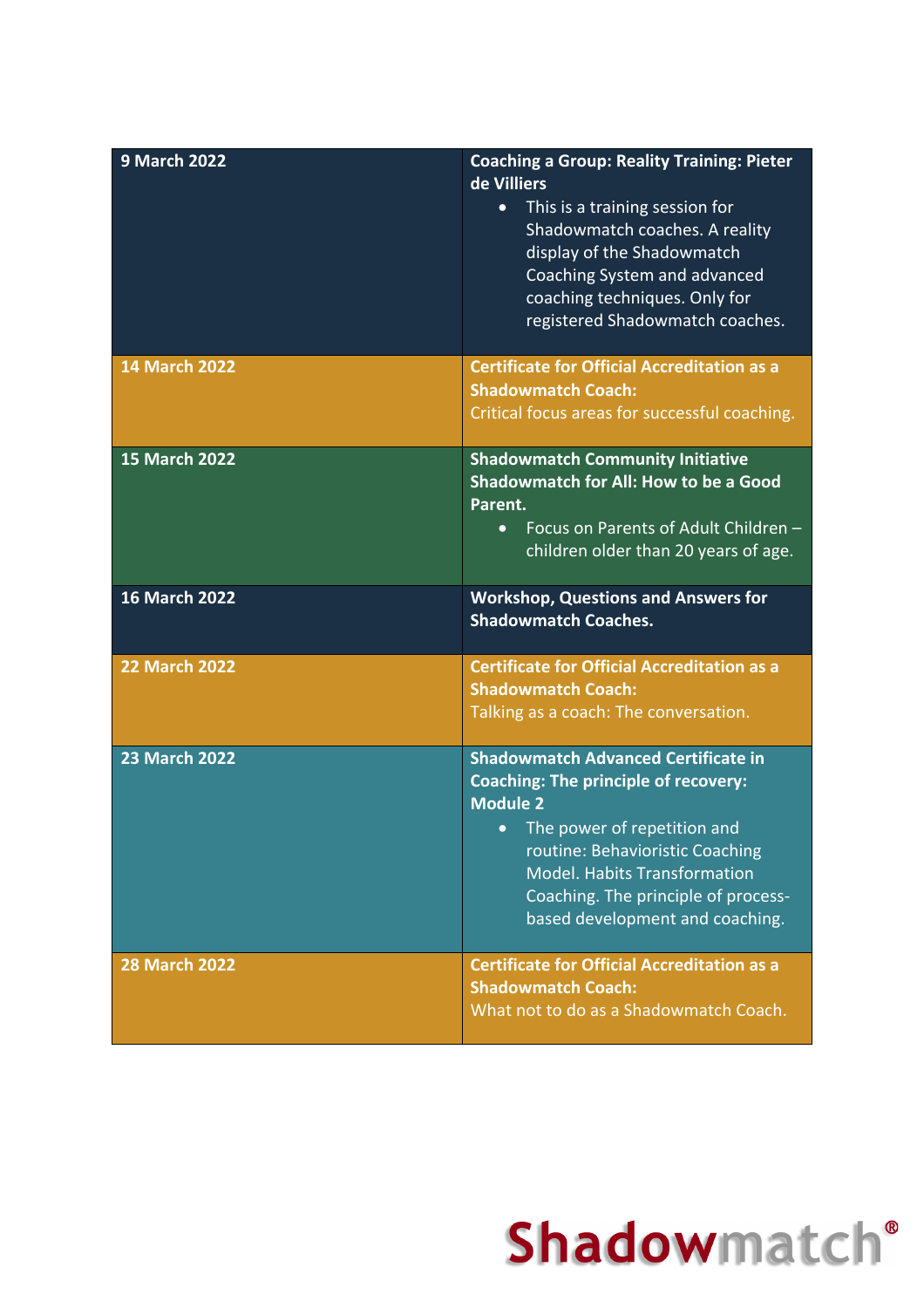| <b>30 March 2022</b> | The Impact and Management of<br><b>Retrenchments</b><br>What is the psychological impact of<br>$\bullet$<br>retrenchment?<br>What is the social impact of<br>$\bullet$<br>retrenchment?<br>Most critical business risks related<br>$\bullet$<br>to retrenchments.<br>How should it be managed?<br>$\bullet$ |
|----------------------|-------------------------------------------------------------------------------------------------------------------------------------------------------------------------------------------------------------------------------------------------------------------------------------------------------------|
| <b>4 April 2022</b>  | <b>Certificate for Official Accreditation as a</b><br><b>Shadowmatch Coach:</b><br>People come with an attitude.                                                                                                                                                                                            |
| <b>6 April 2022</b>  | <b>Planned Retrenchments</b><br>Keep most skilled people.<br>$\bullet$<br>Keep individuals who best fit top<br>$\bullet$<br>performing Benchmarks.<br>Provide those retrenched with<br>$\bullet$<br><b>Career Reports and Career</b><br>Coaching.                                                           |
| <b>11 April 2022</b> | <b>Certificate for Official Accreditation as a</b><br><b>Shadowmatch Coach:</b><br>Reading the Shadowmatch Results Graph.                                                                                                                                                                                   |
| <b>13 April 2022</b> | <b>Coaching a Group: Reality Training: Pieter</b><br>de Villiers<br>This is a training session for<br>$\bullet$<br>Shadowmatch coaches. A reality<br>display of the Shadowmatch<br>Coaching System and advanced<br>coaching techniques. Only for<br>registered Shadowmatch coaches.                         |
| <b>19 April 2022</b> | <b>Certificate for Official Accreditation as a</b><br><b>Shadowmatch Coach:</b><br>What do coaches do to be successful?                                                                                                                                                                                     |
| <b>20 April 2022</b> | <b>Workshop, Questions and Answers for</b><br><b>Shadowmatch Coaches.</b>                                                                                                                                                                                                                                   |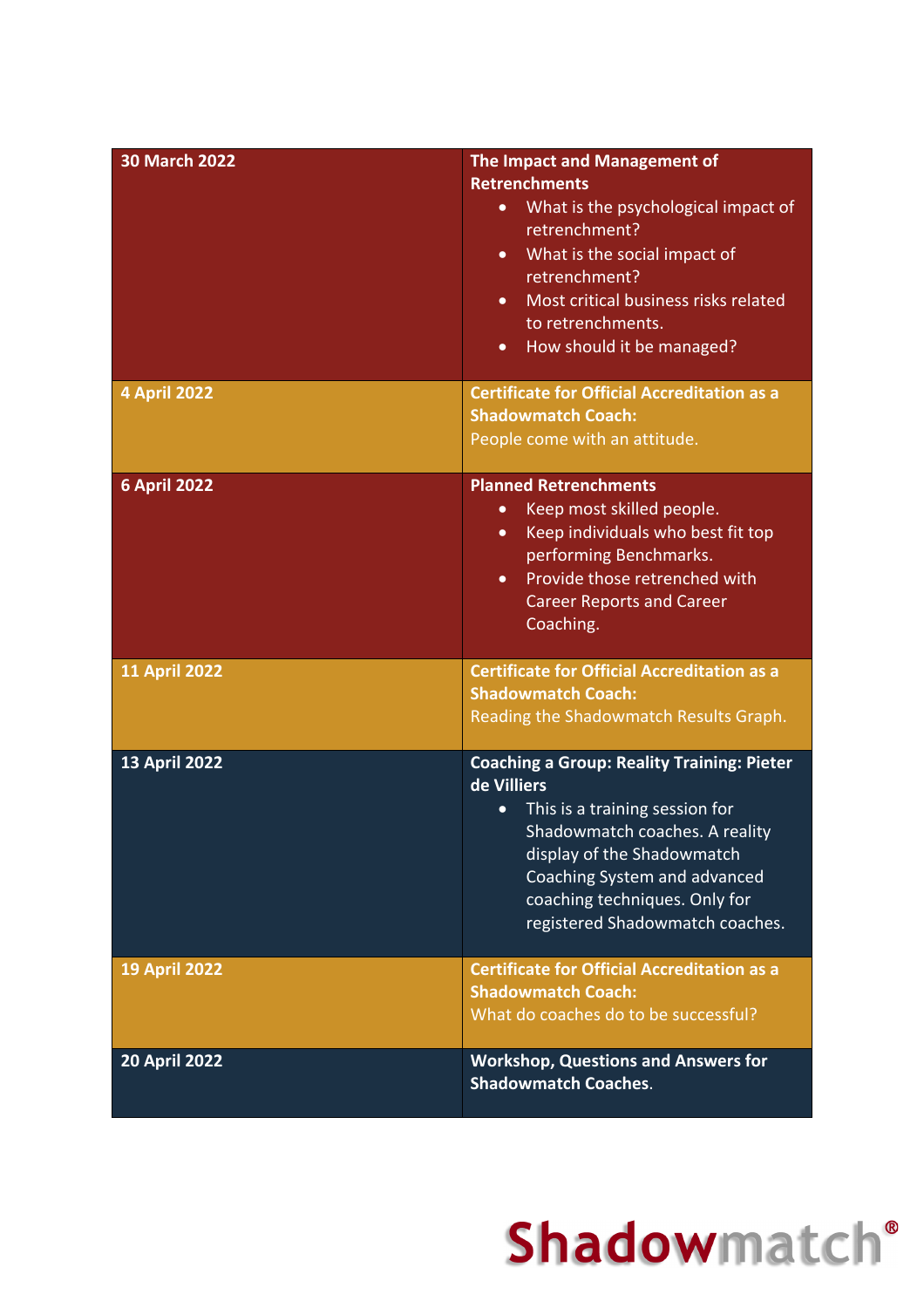| <b>25 April 2022</b> | <b>Certificate for Official Accreditation as a</b><br><b>Shadowmatch Coach:</b><br>How is coaching different? - Dr Jan<br>Niemand.                                                                                                                                                                                                                                              |
|----------------------|---------------------------------------------------------------------------------------------------------------------------------------------------------------------------------------------------------------------------------------------------------------------------------------------------------------------------------------------------------------------------------|
| <b>28 April 2022</b> | <b>Shadowmatch Advanced Certificate in</b><br><b>Coaching: High Impact Intervention and</b><br><b>Coaching: Module 3</b><br>What to do when confronted with a<br>$\bullet$<br>high impact trauma? The attitude of<br>an individual determines the<br>process of trauma recovery.                                                                                                |
| 3 May 2022           | <b>Certificate for Official Accreditation as a</b><br><b>Shadowmatch Coach:</b><br><b>Certification Ceremony</b>                                                                                                                                                                                                                                                                |
| 4 May 2022           | Team Dynamics - The Psychology of<br><b>Teams</b><br>Different Team Types.<br>$\bullet$<br>Diverse single goal.<br>$\bullet$<br>Diverse single task.<br>$\bullet$<br>Diverse single goal with task<br>$\bullet$<br>diversity.<br>Cohesive goal oriented vs dynamic<br>$\bullet$<br>& diverse oriented.<br>We work with one idea vs we work<br>$\bullet$<br>with multiple ideas. |
| 11 May 2022          | <b>Recruitment On-boarding</b><br>New members team on-boarding.<br>$\bullet$<br>This is part of the recruitment<br>$\bullet$<br>process.<br>Team building with the receiving<br>$\bullet$<br>team must be done as part of the<br>recruitment process.                                                                                                                           |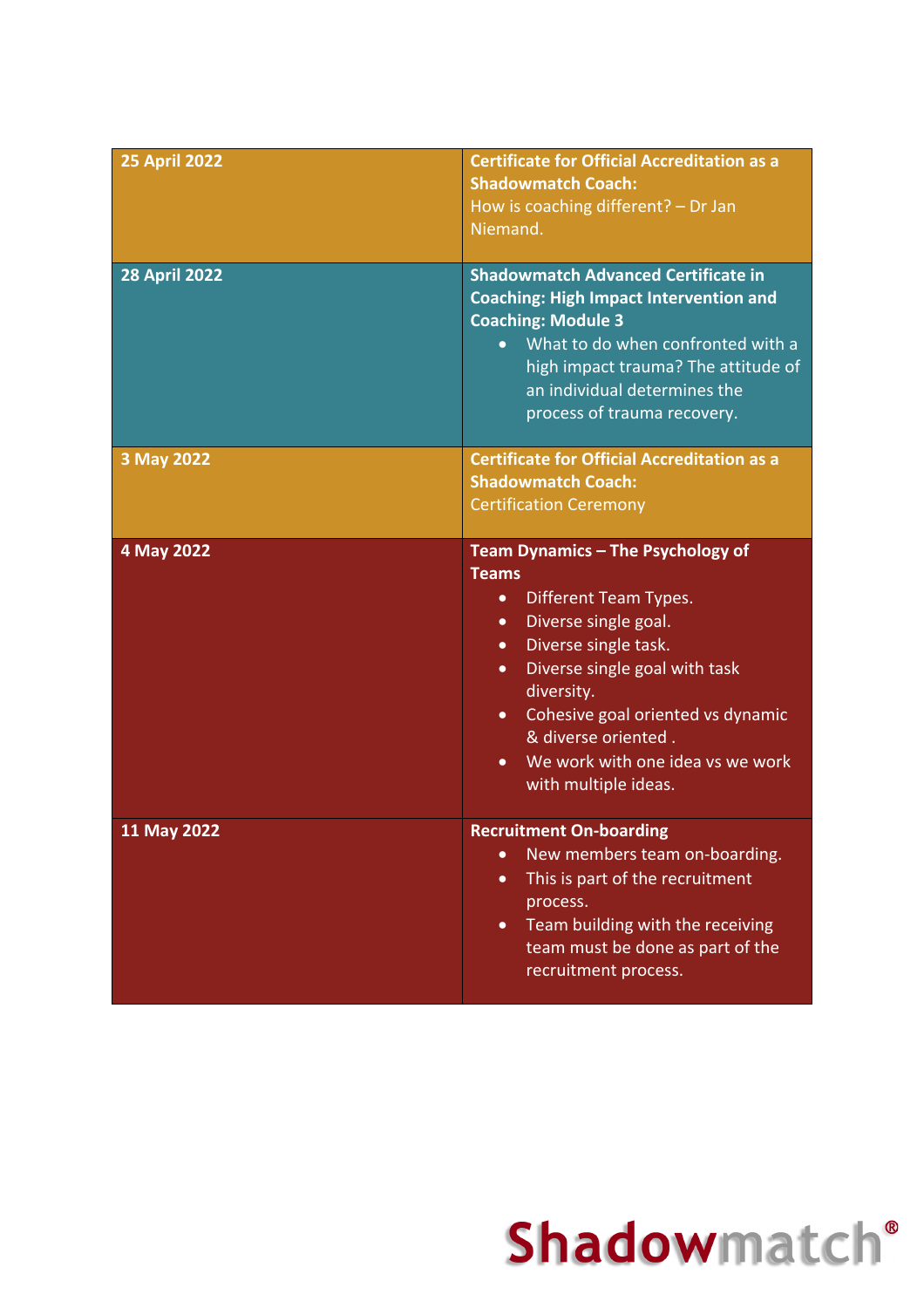| 18 May 2022         | <b>Coaching a Group: Reality Training: Pieter</b><br>de Villiers<br>This is a training session for<br>$\bullet$<br>Shadowmatch coaches. A reality<br>display of the Shadowmatch<br>Coaching System and advanced<br>coaching techniques. Only for<br>registered Shadowmatch coaches. |
|---------------------|-------------------------------------------------------------------------------------------------------------------------------------------------------------------------------------------------------------------------------------------------------------------------------------|
| 25 May 2022         | <b>Shadowmatch Advanced Certificate in</b><br><b>Coaching: Ten Advanced Coaching Skills:</b><br><b>Module 4</b><br>Good coaches are skilled people.<br>$\bullet$<br>These are some of their smartest<br>skills.                                                                     |
| 1 June 2022         | <b>Workshop, Questions and Answers for</b><br><b>Shadowmatch Coaches.</b>                                                                                                                                                                                                           |
| <b>8 June 2022</b>  | <b>Understanding Relationships: The</b><br><b>Psychology and Principles</b><br>The Shadowmatch Relationship<br>$\bullet$<br>Model.<br>The easy but sometimes impossible<br>$\bullet$<br>challenge!                                                                                  |
| 14 June 2022        | <b>Shadowmatch Community Initiative</b><br><b>Shadowmatch for All: How to be a Good</b><br>Parent.<br>Focus on Parents of Teenagers -<br>$\bullet$<br>children 13 to 19 years of age.                                                                                               |
| <b>15 June 2022</b> | <b>Understanding Relationships: Practical and</b><br><b>Relationship Types</b><br>The Shadowmatch Relationship<br>Reports.<br>How they work?<br>$\bullet$<br>Where to get them?<br>$\bullet$<br>How to use them?<br>$\bullet$                                                       |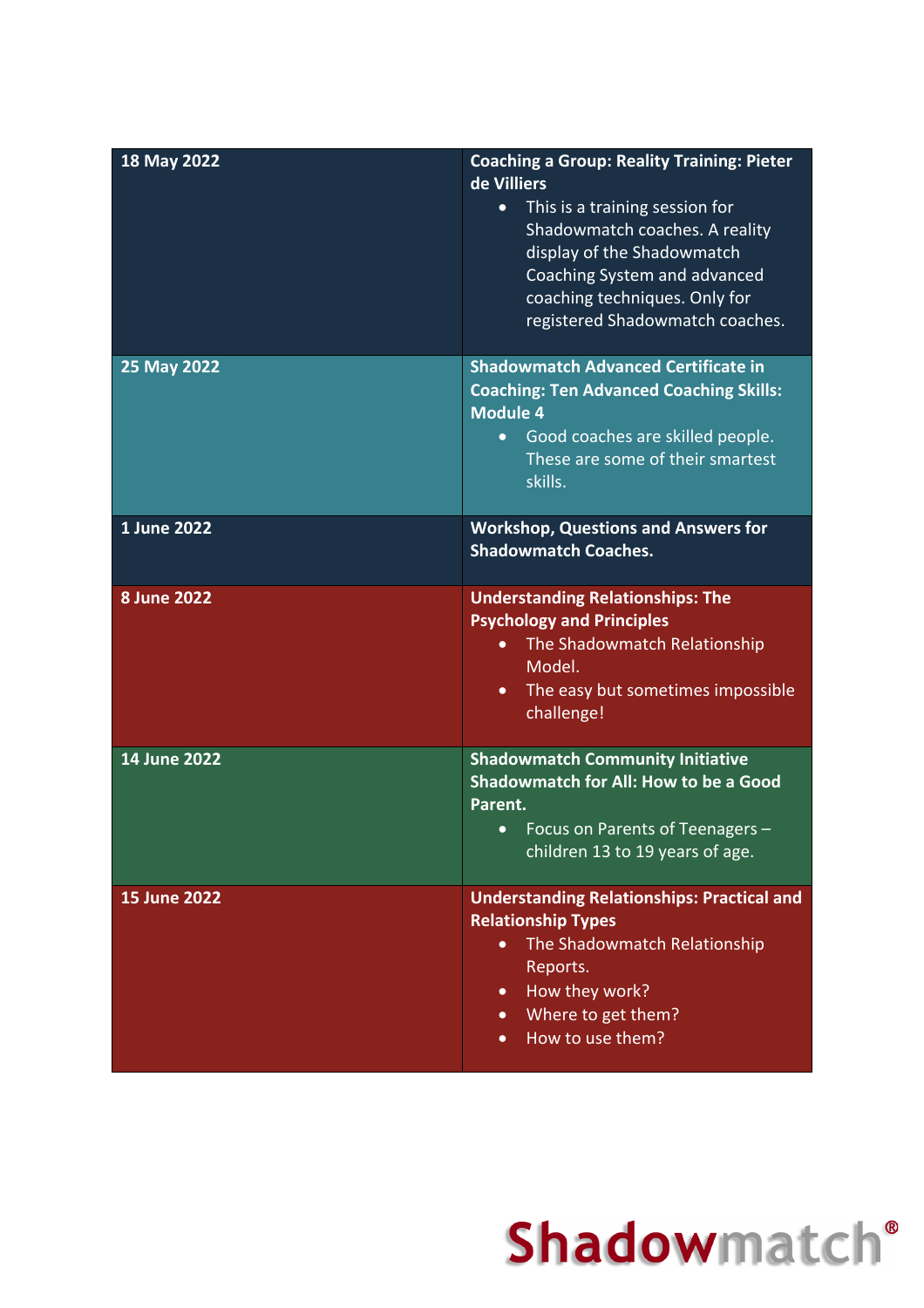| <b>22 June 2022</b> | Coaching a Group: Reality Training: Pieter<br>de Villiers<br>This is a training session for<br>Shadowmatch coaches. A reality<br>display of the Shadowmatch<br>Coaching System and advanced<br>coaching techniques. Only for<br>registered Shadowmatch coaches.                                                                                                             |
|---------------------|-----------------------------------------------------------------------------------------------------------------------------------------------------------------------------------------------------------------------------------------------------------------------------------------------------------------------------------------------------------------------------|
| <b>29 June 2022</b> | <b>Shadowmatch Advanced Certificate in</b><br><b>Coaching: Resistance Habits: Module 5</b><br>Why people struggle to get on with<br>their coaching actions. It could be a<br>habit that controls them.                                                                                                                                                                      |
| <b>6 July 2022</b>  | <b>Workshop, Questions and Answers for</b><br><b>Shadowmatch Coaches.</b>                                                                                                                                                                                                                                                                                                   |
| <b>13 July 2022</b> | The Psychology of Skills and Effective<br><b>Learning</b><br>Which habits support the skills<br>$\bullet$<br>learning process?<br>What can be done to improve and<br>$\bullet$<br>enhance skills learning?<br>What is the difference between<br>$\bullet$<br>skills learning & academic learning?<br>Should an employer recruit or<br>$\bullet$<br>develop skills? Or both? |
| <b>20 July 2022</b> | <b>Team Building &amp; Team Analysis</b><br>General team building.<br>$\bullet$<br>Optimal team task allocation.<br>$\bullet$<br>Team On-boarding.<br>$\bullet$<br>Dysfunctional teams: Recovery.<br>$\bullet$<br>Optimal team management for<br>$\bullet$<br>team leaders and managers.                                                                                    |
| <b>27 July 2022</b> | <b>Shadowmatch Advanced Certificate in</b><br><b>Coaching: Understanding Relationships</b><br><b>Module 6</b><br>Relationship Frames. The<br>$\bullet$<br>fundamentals of relationships for<br>coaching purposes.                                                                                                                                                           |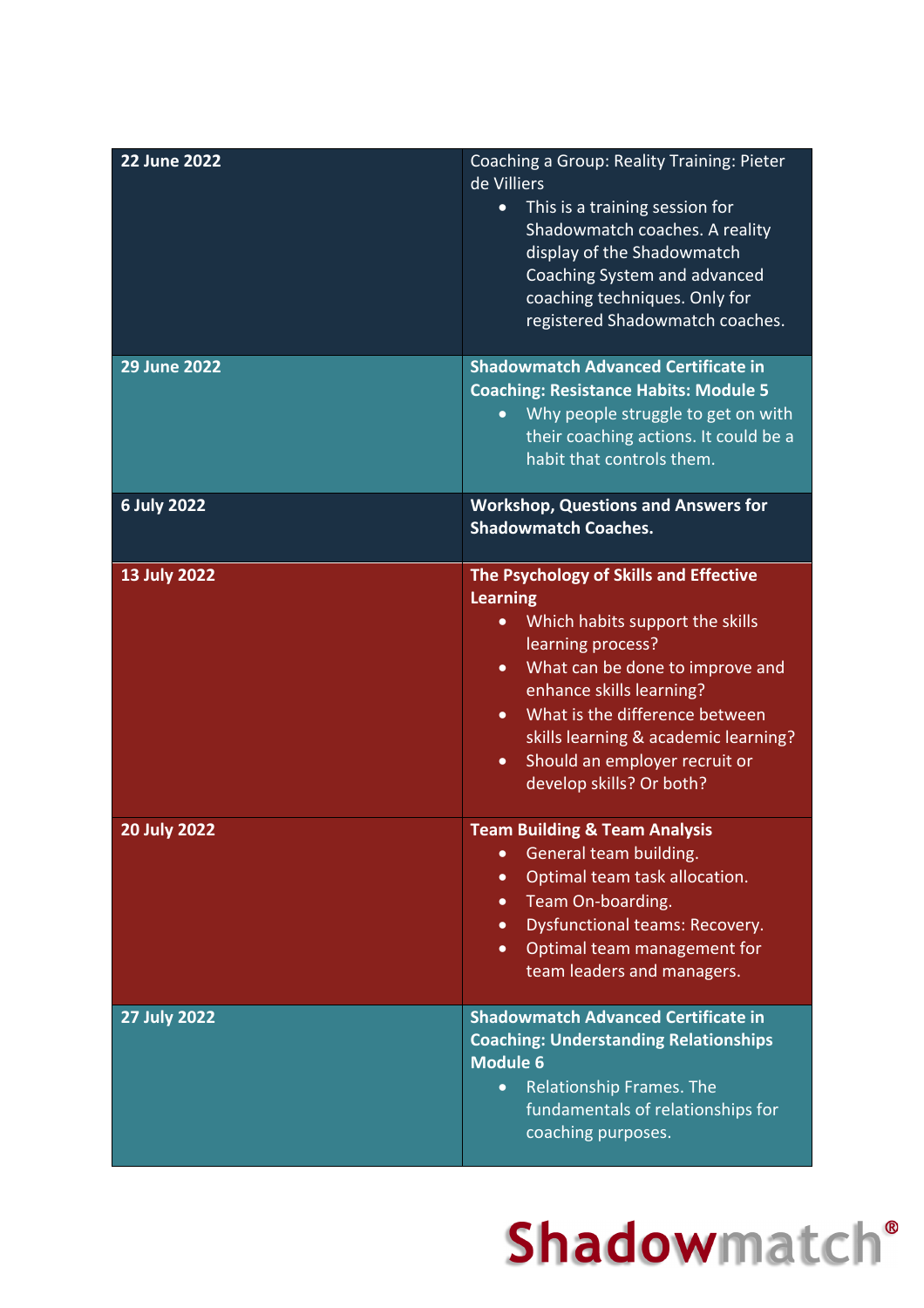| <b>3 August 2022</b>  | <b>Coaching a Group: Reality Training: Pieter</b><br>de Villiers<br>This is a training session for<br>$\bullet$<br>Shadowmatch coaches. A reality<br>display of the Shadowmatch<br>Coaching System and advanced<br>coaching techniques. Only for<br>registered Shadowmatch coaches.                                                                                                                                                                                          |
|-----------------------|------------------------------------------------------------------------------------------------------------------------------------------------------------------------------------------------------------------------------------------------------------------------------------------------------------------------------------------------------------------------------------------------------------------------------------------------------------------------------|
| <b>10 August 2022</b> | <b>Workshop, Questions and Answers for</b><br><b>Shadowmatch Coaches.</b>                                                                                                                                                                                                                                                                                                                                                                                                    |
| <b>16 August 2022</b> | <b>Shadowmatch Community Initiative</b><br><b>Shadowmatch for All: How to be a Good</b><br>Parent.<br>Focus on Parents of children -<br>$\bullet$<br>children 6 to 12 years of age.                                                                                                                                                                                                                                                                                          |
| <b>17 August 2022</b> | <b>Personal Wellness</b><br>The building blocks of wellness.<br>$\bullet$<br>The absence of trauma.<br>$\bullet$<br>The key role of success.<br>$\bullet$<br><b>Conflict handling: Team Conflict</b><br>$\bullet$<br>(Team Analysis System). Personal<br>Conflict. Relationship Reports.<br>Relationship building: Eight<br>$\bullet$<br><b>Relationship Reports.</b><br>Personal enrichment reports: Full<br>$\bullet$<br>Feedback, Career Report, Study<br>Methods Report. |
| <b>24 August 2022</b> | <b>Shadowmatch Advanced Certificate in</b><br><b>Coaching: Understanding Relationships</b><br><b>Types: Module 7</b><br>Relationship Types. A Coaching<br>$\bullet$<br>Perspective.                                                                                                                                                                                                                                                                                          |
| <b>31 August 2022</b> | <b>Coaching a Group: Reality Training: Pieter</b><br>de Villiers<br>This is a training session for<br>$\bullet$<br>Shadowmatch coaches. A reality<br>display of the Shadowmatch<br>Coaching System and advanced<br>coaching techniques. Only for<br>registered Shadowmatch coaches.                                                                                                                                                                                          |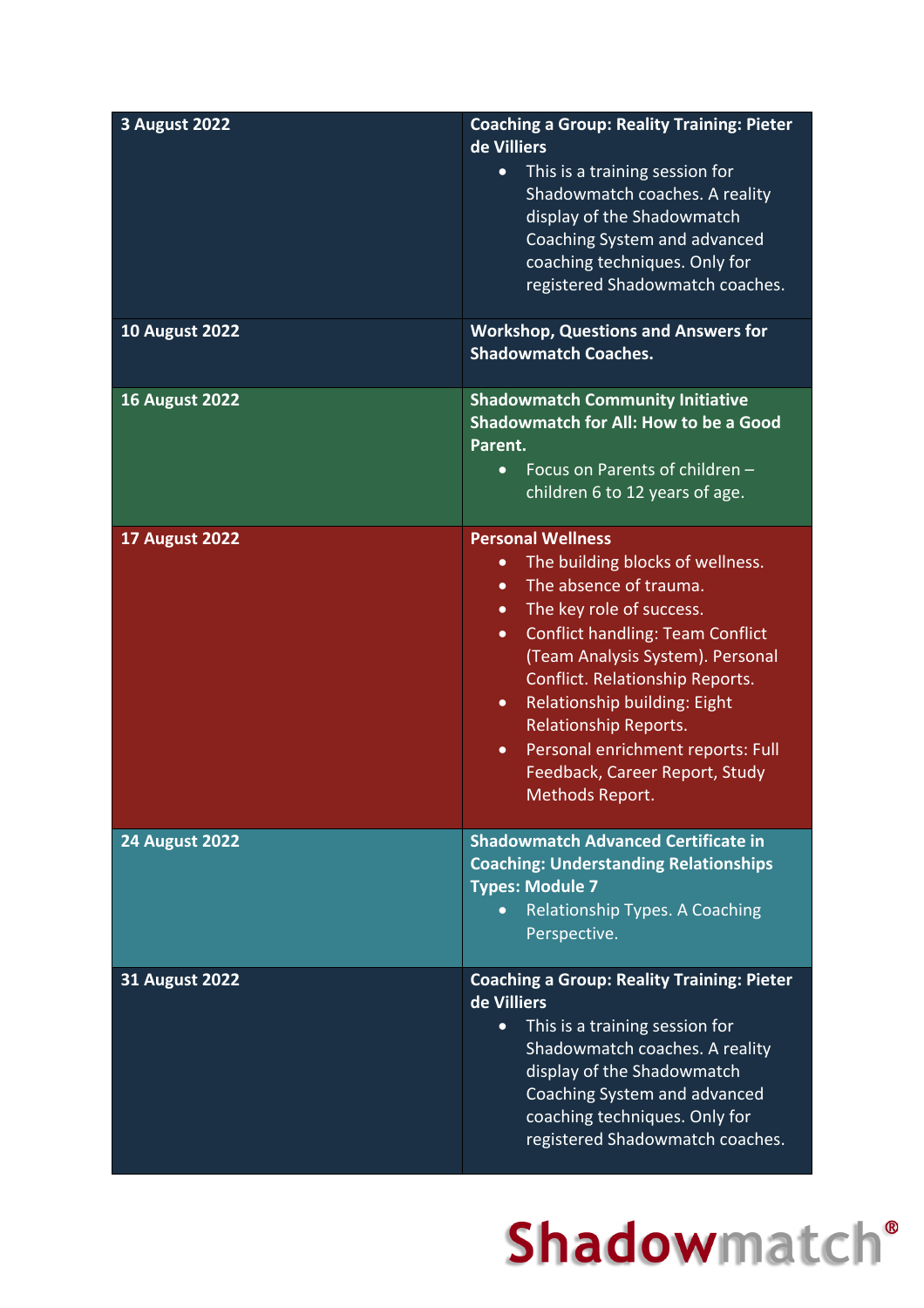| 7 September 2022       | <b>Workshop, Questions and Answers for</b><br><b>Shadowmatch Coaches.</b>                                                                                                                                                                                                                                                                                      |
|------------------------|----------------------------------------------------------------------------------------------------------------------------------------------------------------------------------------------------------------------------------------------------------------------------------------------------------------------------------------------------------------|
| 14 September 2022      | <b>Development of Employees</b><br>The problem with generic<br>development.<br>The benefit of individualized specific<br>$\bullet$<br>development.<br>PDPs are individualized and<br>$\bullet$<br>workplace focused.<br><b>Coaching as employee</b><br>$\bullet$<br>development.<br>Coaching as performance<br>$\bullet$<br>optimization - see webinar please. |
| 21 September 2022      | <b>Coaching a Group: Reality Training: Pieter</b><br>de Villiers<br>This is a training session for<br>$\bullet$<br>Shadowmatch coaches. A reality<br>display of the Shadowmatch<br>Coaching System and advanced<br>coaching techniques. Only for<br>registered Shadowmatch coaches.                                                                            |
| 28 September 2022      | <b>Shadowmatch Advanced Certificate in</b><br><b>Coaching: Habits for Purpose: Module 8</b><br>Replacement habits - a powerful<br>$\bullet$<br>coaching resource. Using habits to<br>do nonrelated tasks. Habits adapted<br>for purpose. Use people habits to<br>get tasks done. Use task habits to<br>get people things done. How does it<br>work?            |
| 5 October 2022         | <b>Workshop, Questions and Answers for</b><br><b>Shadowmatch Coaches.</b>                                                                                                                                                                                                                                                                                      |
| <b>12 October 2022</b> | <b>Skills Audits</b><br>All employees must do Skillsgrid.<br>$\bullet$<br>Set the Skillsgrid Benchmarks.<br>$\bullet$<br>Export a full Skills Audit Spreadsheet<br>$\bullet$<br>for training identification purposes.<br>Keep an updated list of skills, critical<br>$\bullet$<br>skills, and continuous skills<br>development as a business asset.            |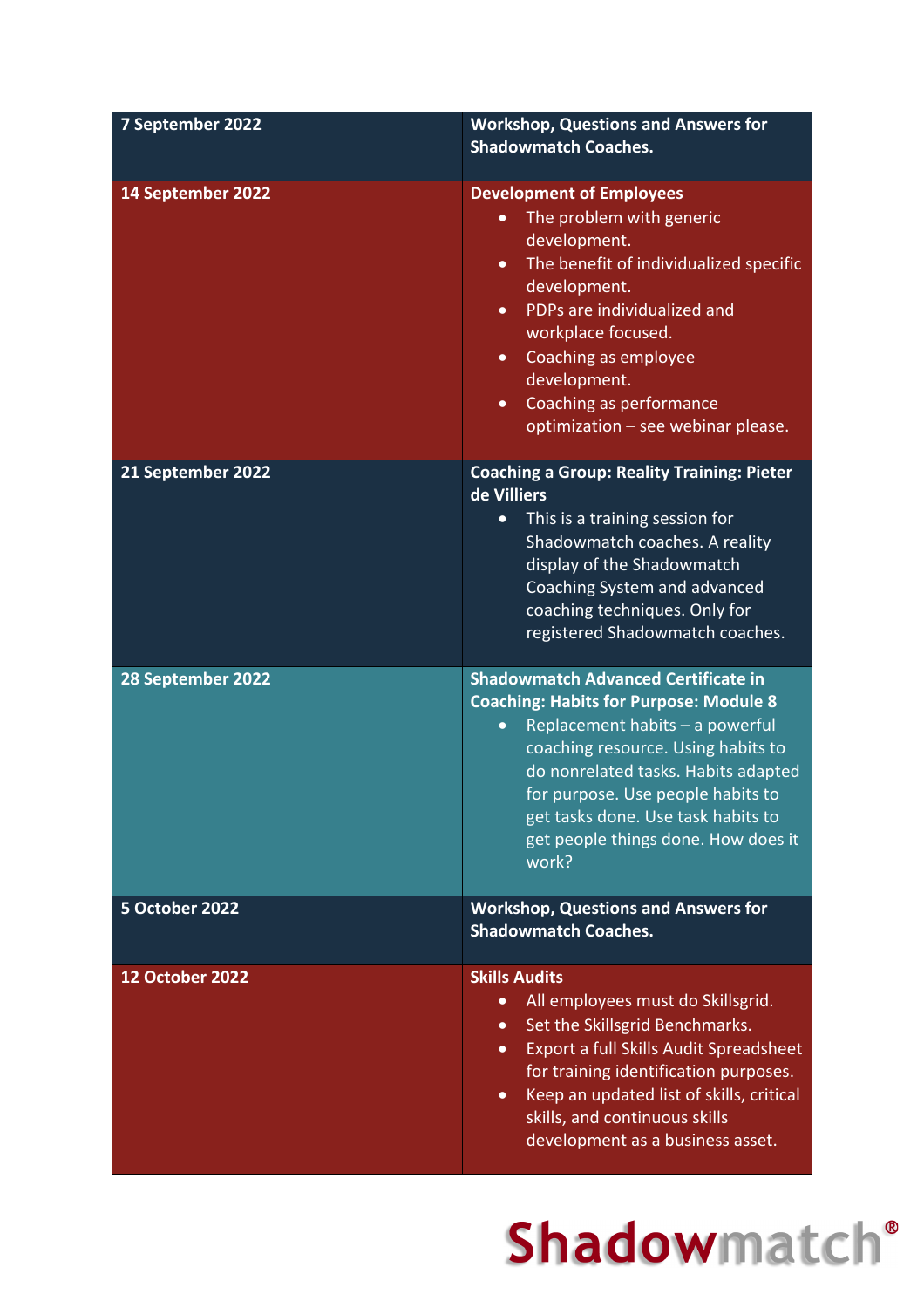| <b>18 October 2022</b> | <b>Shadowmatch Community Initiative</b><br><b>Shadowmatch for All: How to be a Good</b><br>Parent.<br>Focus on Parents of Toddlers &<br>$\bullet$<br>Talkers - children younger than 6<br>years of age.                                                                             |
|------------------------|-------------------------------------------------------------------------------------------------------------------------------------------------------------------------------------------------------------------------------------------------------------------------------------|
| 19 October 2022        | <b>Coaching a Group: Reality Training: Pieter</b><br>de Villiers<br>This is a training session for<br>$\bullet$<br>Shadowmatch coaches. A reality<br>display of the Shadowmatch<br>Coaching System and advanced<br>coaching techniques. Only for<br>registered Shadowmatch coaches. |
| <b>26 October 2022</b> | <b>Shadowmatch Advanced Certificate in</b><br><b>Coaching: Ego Strength: Module 9</b><br>Ego strength, context, and habits.<br>$\bullet$<br>Strong habits are ego builders and<br>protectors. How to use it as a coach.                                                             |
| 2 November 2022        | <b>Workshop, Questions and Answers for</b><br><b>Shadowmatch Coaches.</b>                                                                                                                                                                                                           |
| 9 November 2022        | <b>Behavior and Context</b><br>Habits and context.<br>$\bullet$<br>Understanding contextual<br>$\bullet$<br>behavioral patterns.<br><b>Reading the Shadowmatch Results</b><br>$\bullet$<br>with a context lens.<br>Top performers vs poor<br>$\bullet$<br>performance psychology.   |
| 16 November 2022       | <b>Coaching a Group: Reality Training: Pieter</b><br>de Villiers<br>This is a training session for<br>$\bullet$<br>Shadowmatch coaches. A reality<br>display of the Shadowmatch<br>Coaching System and advanced<br>coaching techniques. Only for<br>registered Shadowmatch coaches. |
| 23 November 2022       | <b>Workshop, Questions and Answers for</b><br><b>Shadowmatch Coaches.</b>                                                                                                                                                                                                           |